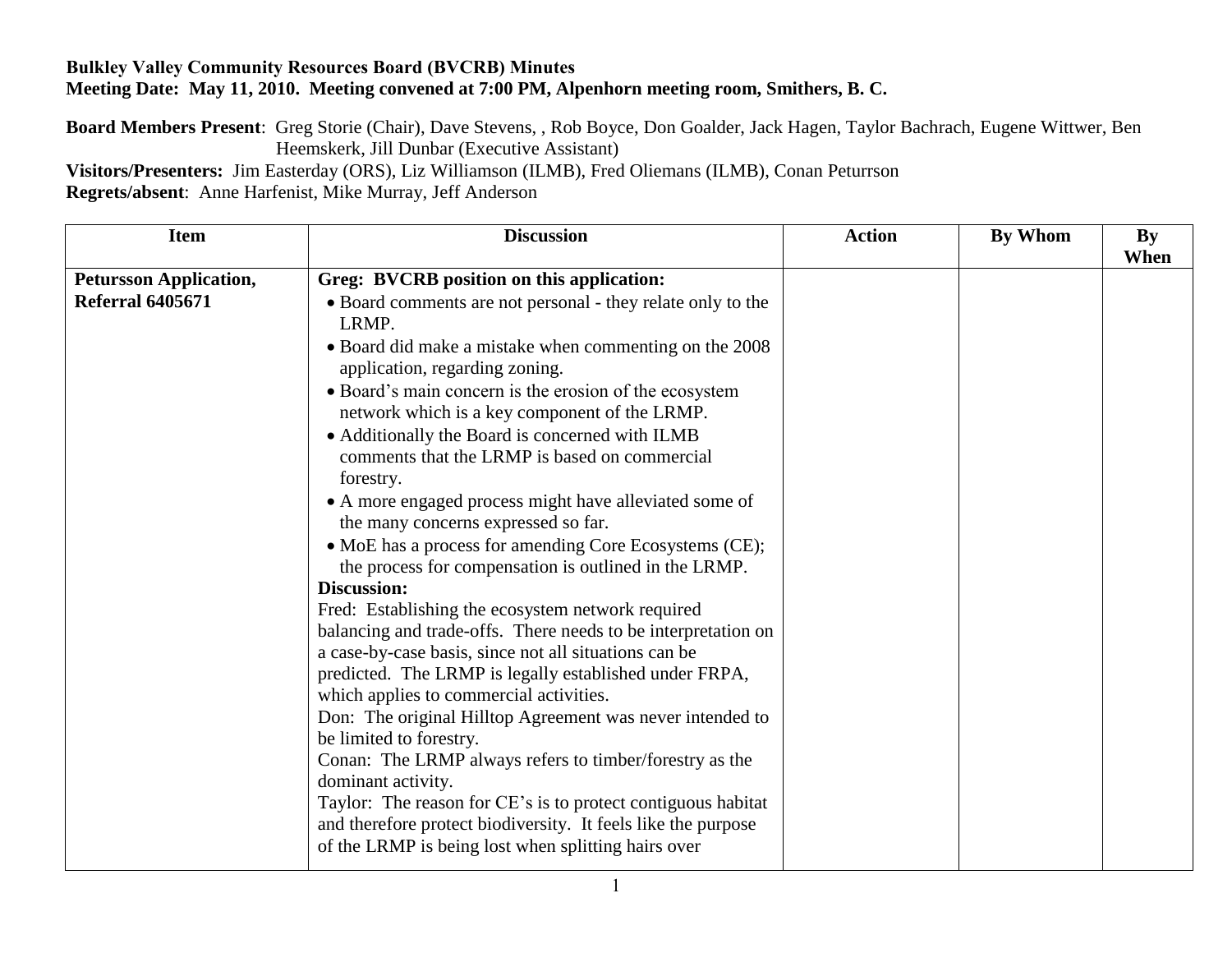| <b>Item</b> | <b>Discussion</b>                                             | <b>Action</b> | By Whom | $\mathbf{B}\mathbf{y}$ |
|-------------|---------------------------------------------------------------|---------------|---------|------------------------|
|             |                                                               |               |         | When                   |
|             | $terminology - e.g.$ driveway vs. road.                       |               |         |                        |
|             | Conan: What about compensation?                               |               |         |                        |
|             | Taylor: The CE's are not meant to be permanent -              |               |         |                        |
|             | boundaries should be flexible.                                |               |         |                        |
|             | Fred: Mineral exploration could occur in a CE.                |               |         |                        |
|             | Don: Mineral exploration has historically superseded all      |               |         |                        |
|             | other activities in many areas anyway.                        |               |         |                        |
|             | Taylor: In such a case compensation would be invoked.         |               |         |                        |
|             | Greg: There is opportunity to be flexible with boundaries     |               |         |                        |
|             | and maybe a more engaged process would have been<br>helpful.  |               |         |                        |
|             | Conan: What is the purpose of CE's around private land?       |               |         |                        |
|             | There are properties that could have been purchased back by   |               |         |                        |
|             | government.                                                   |               |         |                        |
|             | Fred: What does the Board mean by precedent?                  |               |         |                        |
|             | Greg: There are two applications that have been approved      |               |         |                        |
|             | for development in $CE$ 's – and we wonder where this is      |               |         |                        |
|             | leading.                                                      |               |         |                        |
|             | Fred: We have to look at each application on its own merit.   |               |         |                        |
|             | Liz: An applicant can't make an argument based on             |               |         |                        |
|             | precedent.                                                    |               |         |                        |
|             | Conan: What would constitute compensation?                    |               |         |                        |
|             | Taylor: It would depend on the values you want to             |               |         |                        |
|             | maintain.                                                     |               |         |                        |
|             | Greg: The compensation requirement could have come from       |               |         |                        |
|             | government.                                                   |               |         |                        |
|             | Taylor: The LRMP recognizes that land status will change      |               |         |                        |
|             | over time. That is why the Board was created. But we feel     |               |         |                        |
|             | sometimes that our interpretation is different from           |               |         |                        |
|             | government's. That puts us in a difficult position because it |               |         |                        |
|             | feels like the LRMP isn't respected. None of the              |               |         |                        |
|             | mechanisms which would allow changes have been used in        |               |         |                        |
|             | this case.                                                    |               |         |                        |
|             | Ben: The decision over this area in 2005 was to disallow a    |               |         |                        |
|             | similar application. The Community Forest Society Steering    |               |         |                        |
|             | Committee did not support it. The Steering Committee still    |               |         |                        |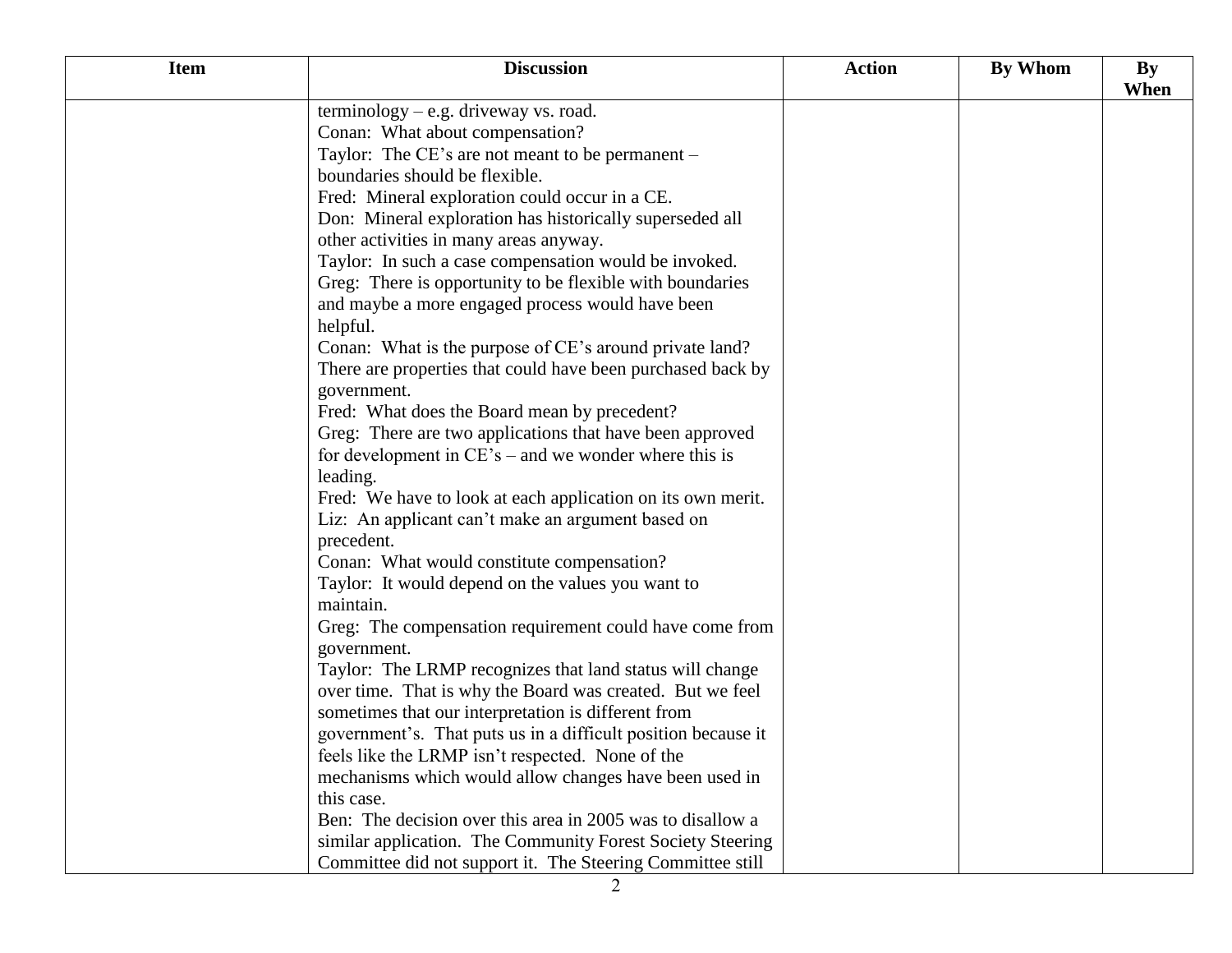| <b>Item</b> | <b>Discussion</b>                                              | <b>Action</b> | By Whom | By<br>When |
|-------------|----------------------------------------------------------------|---------------|---------|------------|
|             | exists and still has a vested interest in the area but their   |               |         |            |
|             | comments did not have weight this time.                        |               |         |            |
|             | Conan: There are more groups involved and Wetzin'Kwa           |               |         |            |
|             | has the management responsibility now.                         |               |         |            |
|             | Fred: There is quite a bit of pressure on that CE now.         |               |         |            |
|             | Government priority for land use planning is dropping. We      |               |         |            |
|             | need to work on keeping the Board functioning.                 |               |         |            |
|             | Greg: Perhaps this is a CE that should be amended.             |               |         |            |
|             | Conan: What will be done with the dead pine in the CE?         |               |         |            |
|             | Greg: It would be hard to get approval for logging in the      |               |         |            |
|             | CE.                                                            |               |         |            |
|             | Conan: There was no consultation with landowners in            |               |         |            |
|             | setting up the CE and many may not be aware of it.             |               |         |            |
|             | Greg: At the time they tried to select areas that were         |               |         |            |
|             | somewhat intact.                                               |               |         |            |
|             | Eugene: Agencies don't seem too serious about upholding        |               |         |            |
|             | the LRMP. Economic pressures add to erosion of the plan.       |               |         |            |
|             | Greg: It is difficult to monitor the LRMP when we don't get    |               |         |            |
|             | monitoring reports.                                            |               |         |            |
|             | Liz: Liz is available to attend and provide updates at any     |               |         |            |
|             | time.                                                          |               |         |            |
|             | Greg: It would be good to amend some things in the LRMP,       |               |         |            |
|             | e.g. government commitments to submitting yearly               |               |         |            |
|             | monitoring reports                                             |               |         |            |
|             | Fred: The Board letter re: LRMP amendments will go to          |               |         |            |
|             | the Skeena Regional Managers' Committee on Thursday            |               |         |            |
|             | (May $13/10$ ).                                                |               |         |            |
|             | Ben: Clarification of when we consider compensation and        |               |         |            |
|             | when we don't would be good.                                   |               |         |            |
|             | Taylor: Looks like we have two choices: Amend the              |               |         |            |
|             | LRMP, or try to uphold an irrelevant document. Clarifying      |               |         |            |
|             | the CE's would be a good place to start with amendments.       |               |         |            |
|             | Conan: Private property has to be considered and owners        |               |         |            |
|             | consulted if a CE would impact the property.                   |               |         |            |
|             | Greg: Agencies should address planning in CE's e.g. if         |               |         |            |
|             | there is mountain pine beetle. It is not up to the Board to do |               |         |            |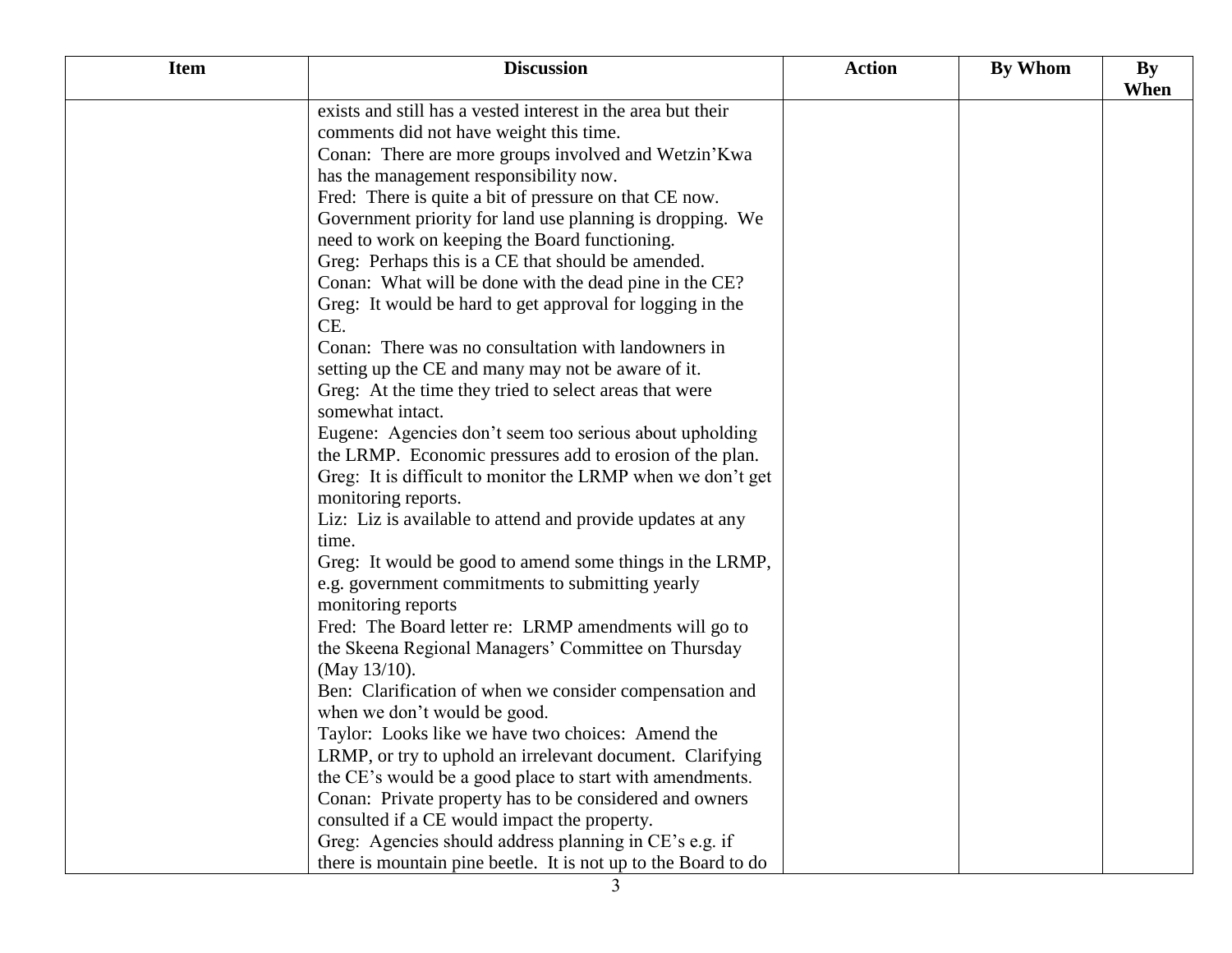| <b>Item</b>          | <b>Discussion</b>                                                                                                                                                                                                                                                                                                                                                                                                                                                                                                                                           | <b>Action</b>                                                            | <b>By Whom</b>                  | By<br>When                    |
|----------------------|-------------------------------------------------------------------------------------------------------------------------------------------------------------------------------------------------------------------------------------------------------------------------------------------------------------------------------------------------------------------------------------------------------------------------------------------------------------------------------------------------------------------------------------------------------------|--------------------------------------------------------------------------|---------------------------------|-------------------------------|
|                      | the planning.<br>Fred: The path forward would be to consult with the Board<br>in a meaningful way.<br>Further discussion by the Board, following the departure<br>of Fred, Liz, and Conan:<br>Points of view of all parties were heard. Contentious issues<br>will be brought before the Board in future.<br>Eugene: Political pressure will bring on change. Perhaps<br>Doug Donaldson (MLA) should be invited to a meeting.<br>Greg: Board letter regarding this application was cc'd to<br>Doug. We need to redefine some of the content of the<br>LRMP. | Prepare a follow-<br>up letter to ILMB<br>summarizing the<br>discussion. | <b>Ben</b>                      |                               |
|                      | Ben: We should have a meeting for new members about the<br>LRMP, and include Doug then. Historical perspective<br>would be good as well.                                                                                                                                                                                                                                                                                                                                                                                                                    | Prepare an outline<br>for an "LRMP<br>101"meeting.                       | <b>Ben</b> and<br><b>Eugene</b> | <b>Next</b><br><b>Meeting</b> |
| <b>Agenda review</b> | Agenda for balance of this meeting was reviewed.                                                                                                                                                                                                                                                                                                                                                                                                                                                                                                            | Accept agenda.                                                           | <b>Board</b><br><b>Members</b>  | <b>This</b><br>meeting        |
| <b>Subcommittee</b>  | 1. Recreation                                                                                                                                                                                                                                                                                                                                                                                                                                                                                                                                               |                                                                          |                                 |                               |
| Reports/Issues/      | <b>RAMP update:</b> Anne submitted an application for funding                                                                                                                                                                                                                                                                                                                                                                                                                                                                                               |                                                                          |                                 |                               |
| Correspondence       | to Wetzin'Kwa Community Forest Corp.                                                                                                                                                                                                                                                                                                                                                                                                                                                                                                                        |                                                                          |                                 |                               |
|                      | 2. Mining and Energy Development<br>Rob: Exploration work is planned for this summer for<br>Telkwa Pass area and the Zymo property (upper Zymoetz<br>River).                                                                                                                                                                                                                                                                                                                                                                                                |                                                                          |                                 |                               |
|                      | 3. Forestry, Range and Agriculture<br>Greg: PIR logging is moving further north, following the<br>MPB. Main activity will be in Babine, Harold Price, Blunt,<br>and Reiseter Creek areas.                                                                                                                                                                                                                                                                                                                                                                   |                                                                          |                                 |                               |
|                      | <b>4. LWBC Referrals and Land Tenures</b><br>Mountain Bike referral 135416: BVCRB response letter<br>needs to be cc'd to all parties mentioned in the letter.                                                                                                                                                                                                                                                                                                                                                                                               | <b>Finalize letter.</b>                                                  | <b>Ben/Jill</b>                 |                               |